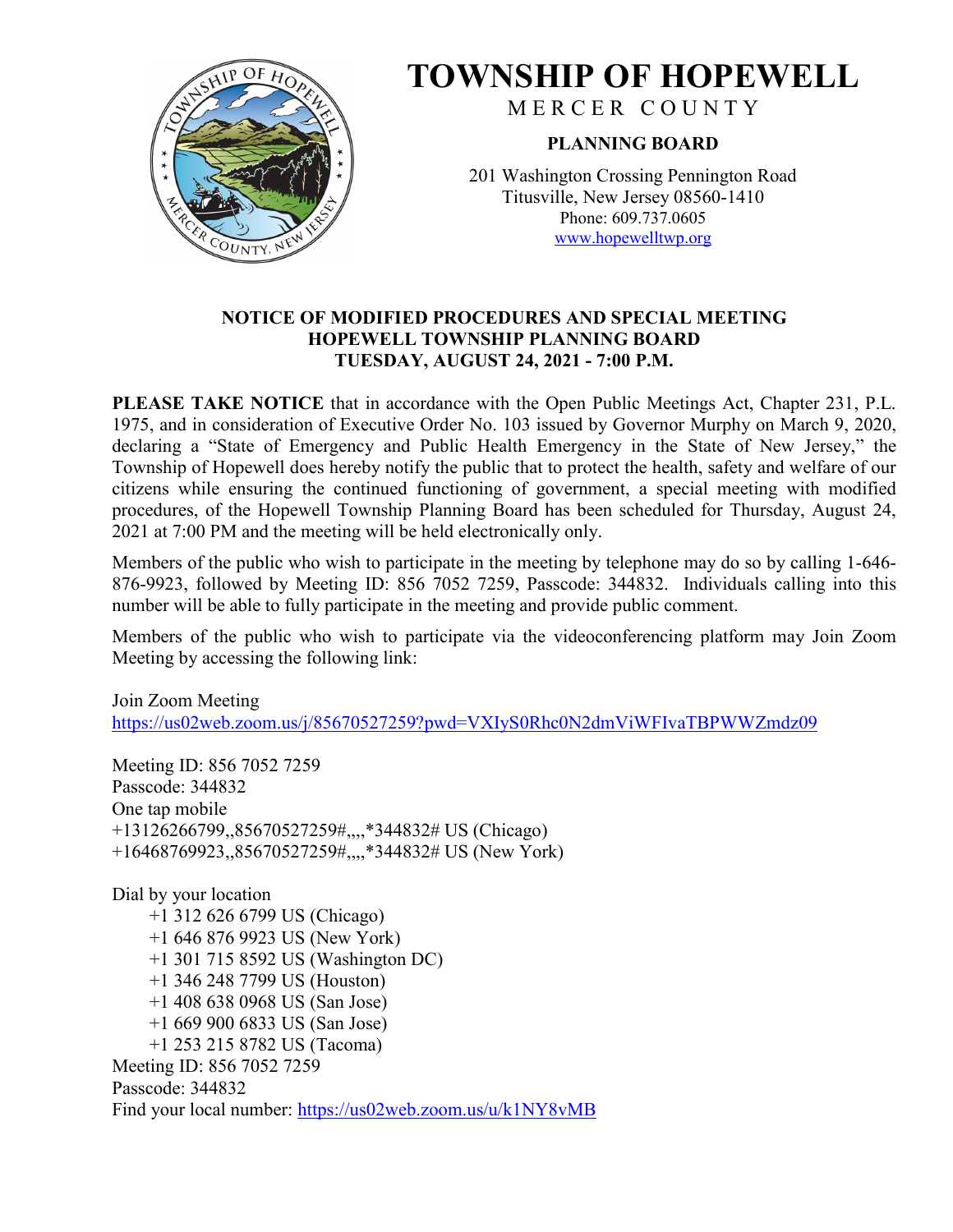

# **TOWNSHIP OF HOPEWELL**

MERCER COUNTY

# **PLANNING BOARD**

201 Washington Crossing Pennington Road Titusville, New Jersey 08560-1410 Phone: 609.737.0605 [www.hopewelltwp.org](http://www.hopewelltwp.org/)

# **AGENDA TO THE EXTENT KNOWN HOPEWELL TOWNSHIP PLANNING BOARD MODIFIED PROCEDURES / SPECIAL MEETING AUGUST 24, 2021 7:00 P.M.**

## I. **Statement of Compliance**

**Notice of revisions to the conduct of this meeting as an electronic meeting only were posted on the Hopewell Township website and forwarded to the Official Newspapers on August 20, 2021**. This meeting is being conducted through a Zoom videoconferencing application and is being recorded through the application.

The Board's adopted procedures for conducting Remote Meetings in accordance with N.J.A.C. 5:39-1 et seq., Emergency Remote Meeting Protocol for Local Public Bodies, is available through the Planning Board Page of the Hopewell Township Website at the following link:

<https://www.hopewelltwp.org/291/Planning-Board>

# II. **Roll Call**

#### III. **Announcements**

#### IV. **Memorialization of Resolutions**

- A. US Home Corporation D/B/A Lennar, Major Subdivision, Preliminary/Final and Site Plan, Preliminary/Final - (Hopewell Parc) Block 93 Lot 5.01 - Scotch Rd., Block 93 Lot 5.02 - 449 Scotch Rd., Block 93 Lot 6.02 - 445 Scotch Rd.
- B. Chowdhury, Bhanwarlal and Indu, Major Subdivision, Preliminary/Final, Variance C Block 92, Lots 1 & 1.04 - 362-368 Pennington-Titusville Road Amendment to Resolution 20-019 / Extension of Time to Sign Plans